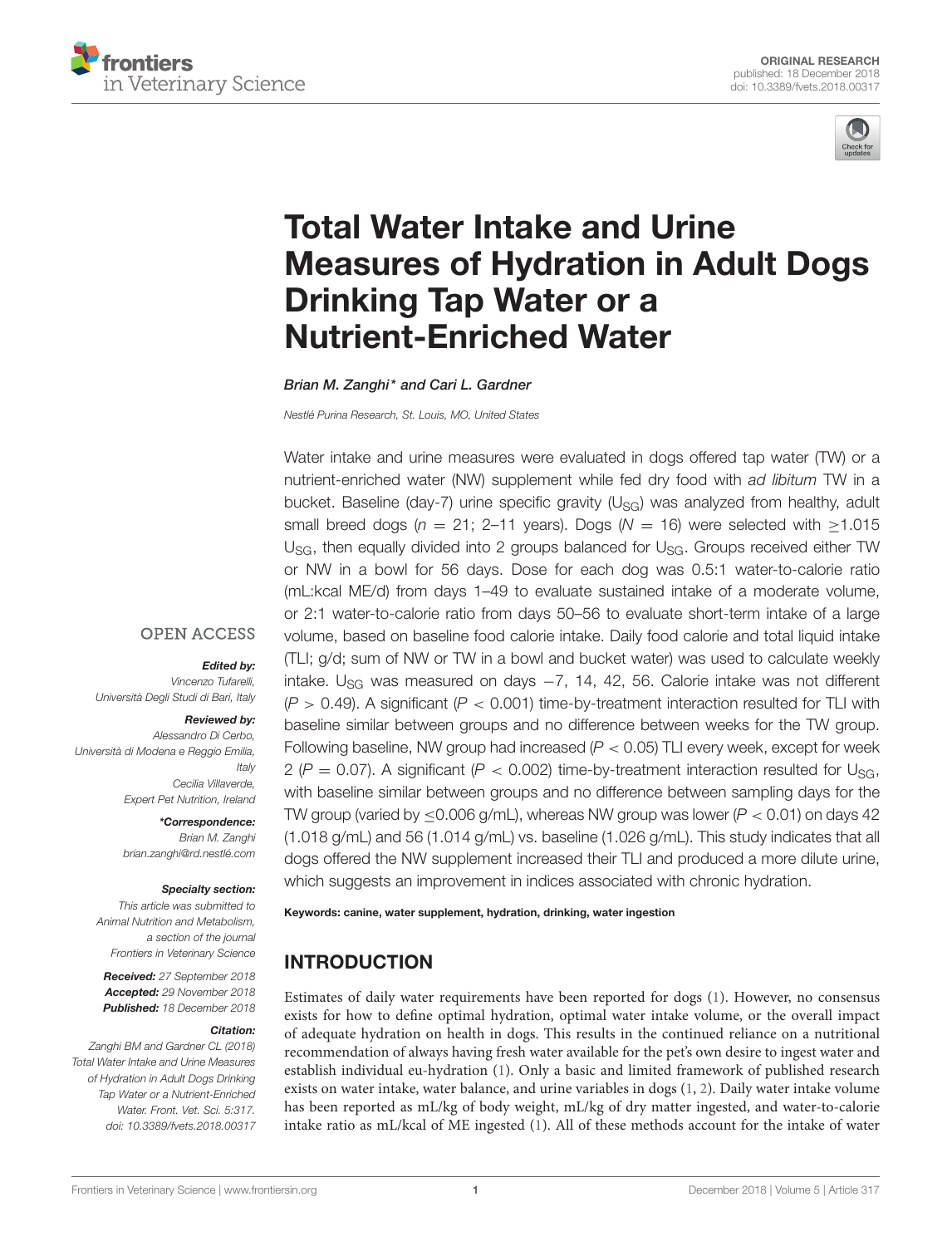from a combination of sources including food moisture, free water consumption (drinking), and metabolic water. In general, the daily water-to-calorie intake ratio for a healthy dog's water need has been conservatively estimated to be 1.0:1.0 mL water:kcal of ME [\(1\)](#page-11-0), and this metric seems ideally suited as a means of estimating the daily water need because calorie intake can dramatically change over time (weeks to months) with varying levels of physical activity associated with work or exercise, yet BW can remain the same. However, some exceptions have been reported for dogs living and performing ultraendurance exercise in extremely cold climates [\(3\)](#page-11-2).

Although group mean daily water intake has been reported in healthy dogs, it is not clear how an individual dog's water intake influences their corresponding urine concentration measured by specific gravity ( $U_{SG}$ ) or osmolality ( $U_{osm}$ ), as well as various urine analyte concentrations. Unlike cats, but similar to people, canine  $U_{SG}$  and  $U_{osm}$  have been reported to have high variability between healthy individual dogs, ranging from very dilute  $(U<sub>SG</sub>)$ 1.006 g/mL;  $U_{\text{osm}}$  273 mOsm/kg) to very concentrated [U<sub>SG</sub>  $>$  1.050 g/mL;  $\rm{U_{osm}}$  2,600 mOsm/kg; [\(4,](#page-11-3) [5\)](#page-11-4)]. Presumably because of the many hormonal and environmental factors, but also possibly because of the day to day variability of free water intake. Therefore, further evaluation on the relationship between daily water intake and urine concentration may help partially explain the high variation in urine concentration, and possibly enable a better estimation of an individual dog's daily water needs and hydration status to maintain "healthy" hydration, particularly in dogs that may be fed once daily and may have a low thirst drive.

The challenge of better understanding optimal daily water needs is not unique to just dogs, as a great deal of research is ongoing in people to establish normative values and acceptable ranges of daily water intake volumes for defining optimal hydration and refining dietary water intake recommendations [\(6–](#page-11-5)[9\)](#page-11-6). More recent research in people has revealed that subtle shifts in hydration, in particular very mild levels of dehydration (<2% loss of body water), have been associated with both cognitive and exercise performance implications. While these minor changes may seemingly be considered not clinically significant or inconsequential, studies with young adults (men and women) and children indicated that dehydration of <2% loss of BW resulted in impaired cognitive performance and mood [\(10–](#page-11-7)[12\)](#page-11-8), and dehydrated cyclists with as little as 1% loss of BW had decreased exercise performance [\(13\)](#page-11-9). Related to this is a recent study of exercise-conditioned search and rescue dogs that were considered adequately hydrated prior to exercise, revealed that skin turgor in the field is sensitive and effective at detecting very mild, acute dehydration (0.8% loss of BW) after only performing 15 min of exercise [\(14\)](#page-11-10). It is possible that mild dehydration may also have similar effects on cognition and performance for working dogs, as observed in people. Dogs are relied upon to perform lifesaving tasks and working functions in a variety of environmental conditions that include police and military patrol, drug detection, explosives detection, search and rescue, hunting and sporting, biomedical detection services, and various other performance and work activities. All of these tasks invariably rely on high functioning cognitive and physical performance, but also result in loss of hydration. Therefore, a great need exists and additional research is warranted to better establish normative and enahanced water intake levels that should lead to optimally supporting the hydration and water needs of both pet and working dogs while at rest, as well as before, during, and after exercise-related working tasks to ensure optimal health and performance.

Even with daily routines that range from sedentary to a moderately active lifestyle, hydration state is not static during the day. Like people, many situations exist in the pet's daily routine and lifestyle, or as a result of a health condition, that can cause them to trend into hypo-hydration status. Urine osmolality and serum osmolality are sensitive to acute shifts in dehydration, in which acute increases in osmolality can be observed in minutes to hours. However, by evaluating serial urine osmolality measurements over time in an individual animal at rest, it is possible to index the relative chronic hydration status over weeks to months. The link between inadequate hydration and health-related outcomes has been described for a variety of conditions in both people [\(9\)](#page-11-6) and cats [\(15](#page-11-11)[–17\)](#page-11-12), including hyperglycemia and accelerated progression of diabetes, higher risk of chronic kidney disease, LUTD, recurrence of kidney stones, and possibly contribute to hypertension. Since these conditions are also prevalent in dogs, inadequate hydration or low daily water intake may also be a risk factor, but more work in these areas is needed.

There is a considerable amount of existing literature in the human nutrition and exercise field associated with the use of water supplements containing organic osmolytes to address rehydration, hydration status, and/or thermoregulation. Some of this research has been recently summarized in several review articles [\(18](#page-11-13)[–20\)](#page-11-14). Among the various organic osmolytes, glycerol has received significant scientific attention as a water supplement-nutrient for hyperhydration in people, as it has been shown to support improved water retention during post-exercise rehydration [\(21\)](#page-11-15). In addition, preliminary evidence has been reported in its ability to support hyperhydration in exercising dogs [\(22\)](#page-11-16). Other nutrition studies have indicated that amino acids in the form of small peptides [\(23\)](#page-11-17) or whole protein sources from milk [\(19\)](#page-11-18) can help offset hydration stress when examined using an exercise model in people. Only a few nutrition studies have examined the use of a water supplement to influence hydration or physiological measures in dogs [\(22,](#page-11-16) [24,](#page-11-19) [25\)](#page-11-20). Evaluation of an electrolyte-enriched solution did not demonstrate a benefit to reduce post-exercise body temperature or improve hydration compared to tap water alone [\(24,](#page-11-19) [25\)](#page-11-20), whereas the use of a glycerol solution reduced exercise-related dehydration [\(22\)](#page-11-16).

A greater understanding of normative daily water intake patterns, water balance, and urine indices of chronic hydration status in healthy canines would be valuable. The first objective of the study was to evaluate voluntary tap water (TW) consumption and simultaneously characterize multiple urine and serum measures of chronic hydration. The second objective was to

**Abbreviations:** AF, as fed; BCS, body condition score; BW, body weight; FW, free water; ICP-OES, inductively coupled plasma optical emission spectroscopy; MW, Metabolic water; NW, nutrient-enriched water; S<sub>osmo</sub>, serum osmolality; TW, tap water; TLI, total liquid intake;  $U_{\text{osmo}}$ , urine osmolality;  $U_{SG}$ , urine specific gravity.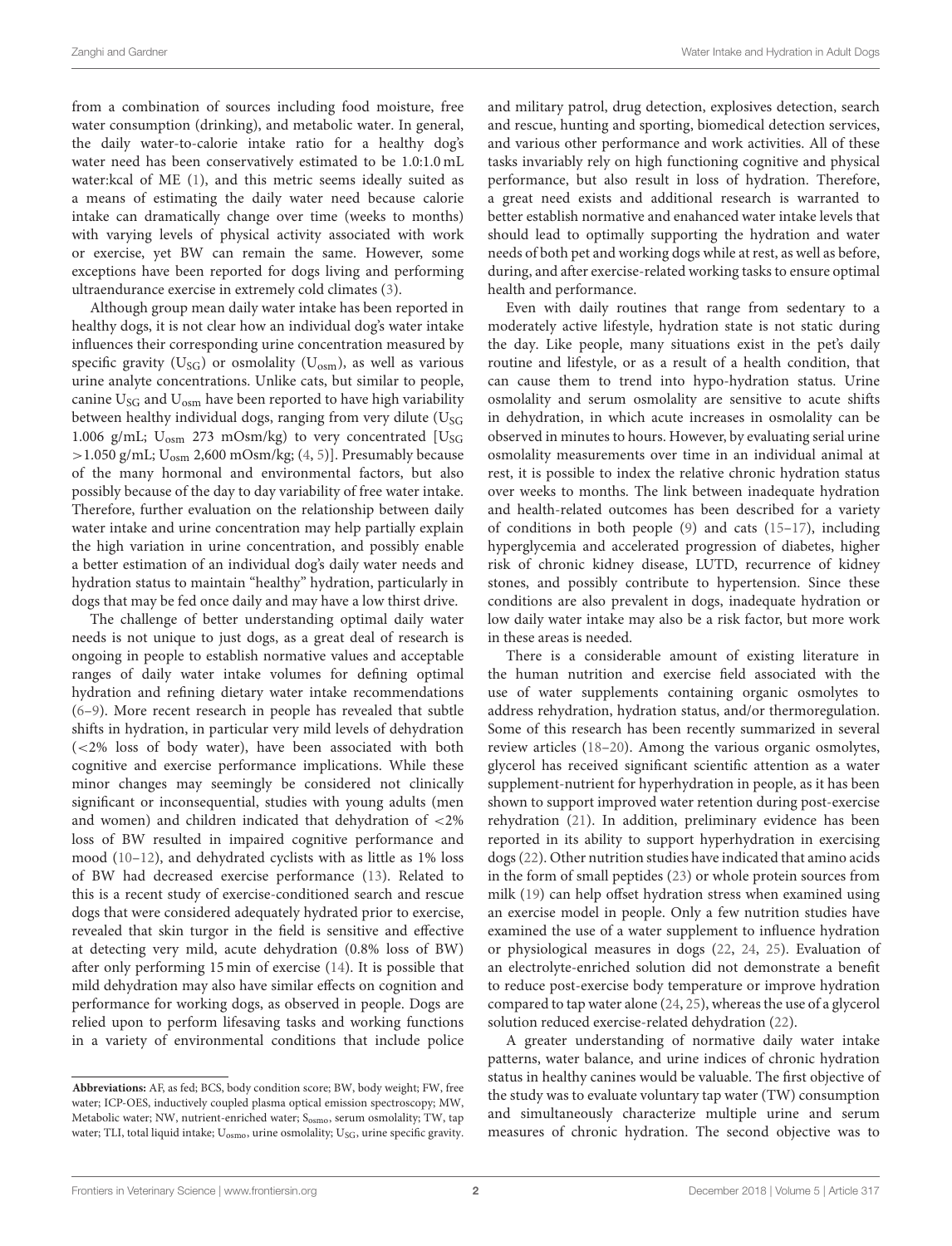evaluate changes in liquid consumption, total water intake, and urine or serum hydration variables after providing a nutrientenriched water (NW) as a supplement with free access to TW for 56 days. It is hypothesized that the organic osmolytes and flavor of the NW would enhance liquid intake and improve indices of chronic hydration. Ultimately, the two key goals of this work were to first, model the relationship between daily water intake and corresponding urine concentration/biomarkers. This may lead to future estimations of hydration status, as well as effective daily water requirement estimates that go beyond a generic recommendation of "always provide free access to fresh water." Second, to evaluate if liquid intake is increased and sustained (7 weeks) when the NW supplement is offered at a moderately increased dose (50% increase in individual daily water requirement) or increased over a short-term (5 days) duration with a higher dose at 2x the individual water requirement. The nutrients in the prototype NW primarily included the organic osmolytes glycerol and amino acids from whey protein and hydrolyzed poultry protein (animal digest).

# MATERIALS AND METHODS

# Animal Care, Housing, Experimental Design, and Feeding and Watering Regimen

The study protocol was approved by the Nestlé Purina PetCare Animal Care and Use Advisory Committee, followed in strict accordance with the guidelines established by the Nestlé Purina PetCare Animal Care and Use Advisory Committee, and performed at the Nestle Purina PetCare facilities. All dogs used in the trial, prior to pre-trial selection, were evaluated by a veterinarian and determined to be in overall good general health, which included routine serum biochemical analysis. Dogs were housed individually indoors in pens  $(1.5 \times 4.5 \,\mathrm{m})$  in a climate controlled facility (ambient temperature ∼22◦C) with free access to outdoor runs (3.0  $\times$  5.0 m) and exposure to natural light cycles. All dogs were housed at the same kennel location and could see other dogs in adjacent pens. Dogs had direct interaction and socialization with caretakers on a daily basis, which included leash walks outside, and had continuous access to multiple toys.

The study was designed to monitor individual liquid (grams of liquid) and food intake on a daily basis for a 9-d baseline followed by a 56-d treatment phase (**[Figure 1](#page-2-0)**). The results section includes both liquid consumption as free liquid intake, as well as actual total water intake calculated from all 3 water intake sources, which is described in detail below. All dogs had *ad libitum* access to TW in a bucket throughout the entire study and the amount of TW ingested was recorded as grams of water weight three times daily. Total liquid intake (TLI; g/d) was calculated as the sum of test liquid in a bowl and TW in the bucket.

All dogs were fed once daily to maintain body weight with a chicken and rice dry kibble food formulated to meet adult maintenance nutrient requirements (Nestlé Purina PetCare, St. Louis, MO). Proximate analysis (NP Analytical Laboratories, St. Louis, MO) of the diet indicated 5.9% moisture, 28.1% crude protein (AF basis), 17.2% crude fat (AF basis), 1.4% crude fiber (AF basis), 6.5% ash (AF basis). The calculated metabolizable energy of the diet (3,877 kcal/kg) and NW were determined using the modified Atwaters coefficients; 3.5, 8.5, 3.5 for protein, fat, nitrogen free extract (calculated carbohydrates), respectively.

Adult, small breed dogs ( $N = 21$ ) ranging in BW from 7 to 14 kg and age from 2 to 11 years were initially selected for the study. The baseline phase was used to screen the 21 dogs based on their urine specific gravity ( $U_{SG}$ ). Dogs had urine collected by free catch on the morning of day  $-7$ , and dogs that had U<sub>SG</sub> with ≥1.015 were selected for the treatment phase. An unpublished pilot study by our lab revealed that healthy dogs with low  $U_{SG}$  $\epsilon$  (<1.015 g/mL) will exhibit minimal additional reduction in U<sub>SG</sub> even with greater daily liquid ingestion, and were considered



<span id="page-2-0"></span>measurements of both water types. Food was provided in a separate bowl for both groups.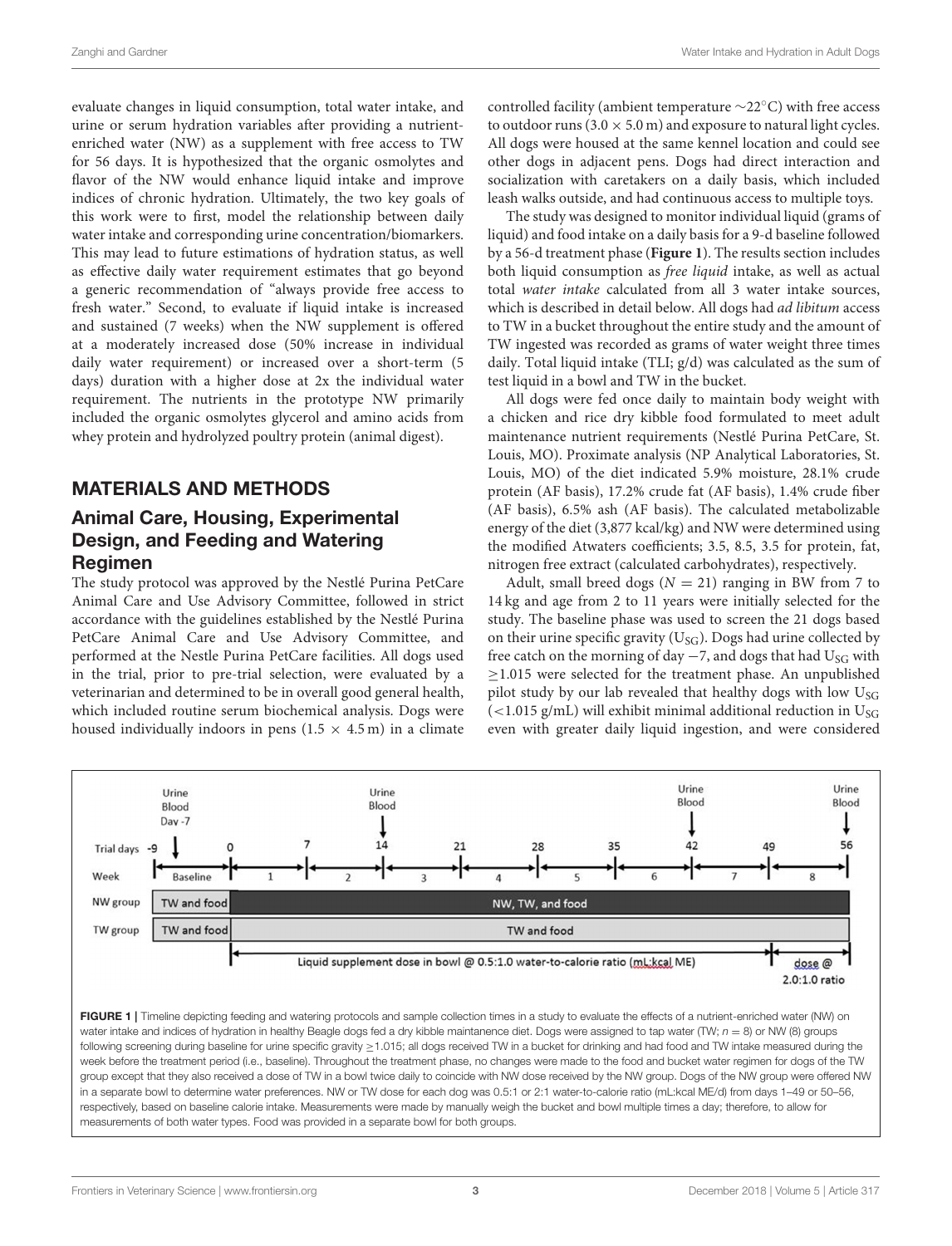adequately hydrated. Therefore, these dogs were not included in the study population. More importantly, pre-screening of  $U_{SG}$ enabled the treatment groups to be balanced prior to starting the treatment phase, as the pilot study also demonstrated that random allocation of dogs based on simply age and sex can result in significantly unbalance  $U_{SG}$  between treatment groups. Sixteen dogs (8 males and 8 females) were included for the treatment phase and had an overall average age of  $5.6 \pm 3.7$  years, average weight of  $11.7 \pm 2.0$  kg SD, and body condition score of 5 or 6 on a scale of 1–9 [\(26\)](#page-11-21).

For the treatment group allocation, initially the selected dogs  $(N = 16)$  were ranked from highest to lowest U<sub>SG</sub>, and then all odd and even numbered dogs were indicated as group 1 or 2, respectively. These two groups had similar ranges and group mean for U<sub>SG</sub> ([Table 3](#page-7-0)). The TW group was randomly assigned using an online random number generator [\(www.random.org\)](www.random.org), consequently the other group was assigned the NW group. The TW or NW were offered in a food bowl twice daily in the a.m. between 08:00 and 10:00 and p.m. between 15:00 and 16:00. The volume of TW or NW for days 1–49 of the treatment phase was based on the calculated water:calorie ratio of 0.5:1 mL/ME kcal. This daily volume was equally divided to be offered in the a.m. and p.m., thus each dog was offered 50% of its daily estimated water requirement based on a conservative requirement of 1:1 mL/ME kcal [\(1\)](#page-11-0). The test water dose was increased to 2:1 mL/ME kcal for days 50–55 to be representative of a higher dose for a shorter duration of access to the NW with the volume equally divided for a.m. and p.m. administration. As mentioned above, TW in a separate water bucket was available ad libitum throughout the entire trial for all dogs, with the exception of when dogs were offered the test water in the food bowl, which represents two of the times during the day when bucket water intake was measured for weight change recorded to the nearest gram.

## Calculation of Total Daily Water Intake

Total water ingestion was calculated for each day and included free water, metabolic water, and food moisture. Free water (g) was either TW (g) or the water-only (g) component of the NW water (grams of dry matter content removed). Metabolic water was calculated based on a conservative estimate of 10 mL water per 100 kcal of ME [\(27\)](#page-11-22). In addition, metabolic water was calculated for nutrient substrate oxidation of the protein component ingested from the NW water [41 g water per 100 g protein oxidized, [\(1\)](#page-11-0)] as determined by proximate analysis (**[Table 1](#page-3-0)**). The individual animal's total daily water intake was calculated based on the total mL of water ingested relative to the total calories (ME kcal) ingested on a daily basis (water:calorie ratio), as well as total mL of water per kg BW per day (mL/kg BW).

# Sample Collection and Analysis

To evaluate various physiological parameters associated with hydration, overnight fasted blood and urine samples of freecatch voided urine were collected in the morning between 07:00 and 09:00 on days −7, 14, 42, and 56 (**[Figure 1](#page-2-0)**). Urine samples were analyzed on the day of collection for specific gravity with

<span id="page-3-0"></span>TABLE 1 | Ingredient composition, proximates, mineral content, and calorie content of a nutrient-enriched water ingested by sedentary dogs at rest for 56 days to evaluate water intake and indices of hydration.

|                                  | <b>Nutrient-enriched Water</b> |
|----------------------------------|--------------------------------|
| <b>INGREDIENTS (%)</b>           |                                |
| Whey protein                     | 2.4                            |
| Glycerin                         | 1.0                            |
| Potassium chloride               | 0.1                            |
| Poultry digest                   | 1.0                            |
| Water                            | 95.5                           |
| <b>FINISHED PRODUCT ANALYSES</b> |                                |
| Moisture                         | 95.9                           |
| Crude protein (% as fed)         | 2.7                            |
| Crude fat (% as fed)             | 0.27                           |
| Crude fiber (% as fed)           | < 0.2                          |
| Ash (% as fed)                   | < 0.2                          |
| Phosphorus (% as fed)            | 0.018                          |
| Potassium (% as fed)             | 0.064                          |
| Sodium (% as fed [mEq/L])        | $0.039$ [16.9]                 |
| Calculated ME (kcal/100mL)       | 14.3                           |

a refractometer (HSK-VET, Veterinary refractometer, Heska, Loveland, Colorado), osmolality (Vapro 5520 Vapor Pressure Osmometer, Wescor Inc, Logan, Utah), pH (pH 11 Meter, Oakton Instruments, Vernon Hills, Illinois), urea nitrogen, and creatinine by means of an automated biochemical assay system (Cobas, model c311, Roche Diagnostics, Indianapolis, Indiana). Stored urine samples (−80◦C) were also analyzed for Na<sup>+</sup> using inductively coupled plasma optical emission spectroscopy (ICP-OES, Perkin Elmer OptimaTM 2,000 DV, PerkinElmer, Inc., Shelton, CT) and phosphate using ion chromatography (ICS−5000, Dionex Inc., Sunnyvale, California).

Venous blood was transferred to blood tubes (BD Vacutainer SST tubes, Becton, Dickinson and Company, Franklin Lakes, NJ) and allowed to clot for 10 min at room temperature. Serum was collected after centrifugation of clotted blood samples and stored at −80◦C until aliquoted samples were analyzed for osmolality using an osmometer<sup>d</sup> and clinical chemistry profiles by means of an automated biochemical assay system (Cobas, model c311, Roche Diagnostics, Indianapolis, Indiana) in accordance with the manufacturer's instructions. Clinical chemistry analytes were assayed using Cobas kits from the system manufacturer (Roche Diagnostics, Indianapolis, Indiana) included albumin, alanine aminotransferase, creatine kinase, creatinine (enzyme method), gamma-glutamyl transferase, glucose, phosphorus, potassium, sodium, and urea nitrogen.

## **Statistics**

A linear mixed-effects model was used to account for the nonindependence of the data with a commercially available R lme4 software package [R Core Team (2015). R: a language and environment for statistical computing, version 3.2.1. Foundation for Statistical Computing, Vienna, Austria. Available at: [www.r](www.r-project.org)[project.org.](www.r-project.org) Accessed 12-07-2017; [\(28\)](#page-11-23)]. Dog identification was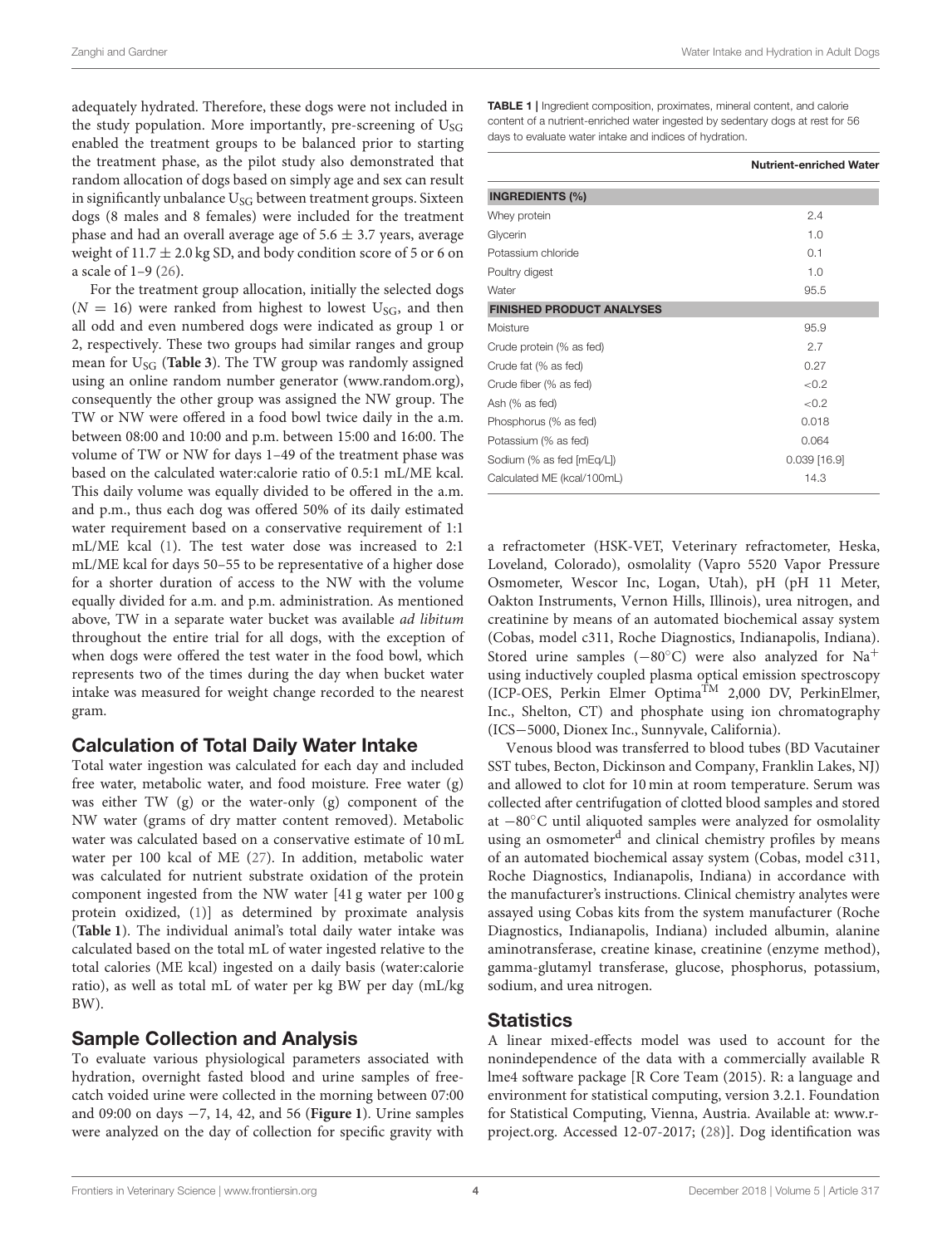used as a random effect, and the intercept was allowed to vary by dog. Treatment (TW vs. NW), time, and the interaction between treatment and time were entered as fixed effects. Satterthwaite approximation of degrees of freedom were used to calculate the P-values. Tukey post-hoc tests were then conducted. In addition to examining the linear relationship between  $U_{SG}$ ,  $U_{osm}$ , Sosm, and liquid intake, quadratic polynomial models were also examined. To determine if adding the quadratic term improved model fit, two models were run—one model without and one model with the quadratic term. The fit of the two models were then examined using the likelihood ratio tests to determine if adding the quadratic term resulted in improved model fit. Analyses were considered to be significant at alpha  $= 0.05$ . Previous pilot studies indicated that  $N = 12$  dogs per treatment group would result in a statistical power of 0.81 to achieve statistical significance at alpha = 0.05 and an effect size of 0.9 based on urine osmolality data.

With the current study data, power analysis based on a two-sample t-test (2 sided equality) using urine specific gravity data resulted in a statistical power of 0.81 to achieve statistical significance at alpha  $= 0.05$  when treatment means differ by 0.016 g/mL with  $N = 8$  dogs per treatment group. Alternatively for total daily water intake data, a statistical power of 0.80 to achieve statistical significance at alpha = 0.05 required treatment means to differ by 600 mL per day with  $N = 8$  dogs per treatment group.

# RESULTS

# Food Calorie Intake, Free Liquid Drinking, and Body Weight

Daily liquid (bowl and bucket) and food calorie intake during the baseline week and weeks 1, 2, 5, 6, and 8 of the treatment phase were measured. Daily liquid intake was not recorded during weeks 3, 4, and 7. Each dog's daily liquid intake was provided as TW drank from a bucket, as well as from a bowl containing the test liquid dose (TW or NW). Daily drinking patterns of bucket TW intake (g/d; **[Figure 2A](#page-5-0)**) and total liquid intake (g/d; bucket TW plus test liquid in a bowl; **[Figure 2B](#page-5-0)**) are plotted over the entire duration of the trial to graphically illustrate the daily variation of each treatment group.

Weekly liquid and food calorie intake averages were calculated and statistically analyzed to compare within and between groups (**[Table 2](#page-6-0)**). Mean food calorie intake did not differ between treatment groups ( $P = 0.88$ ) or for time-by-treatment interaction  $(P = 0.49)$ . The effect of time was significant  $(P < 0.001)$ , as mean calorie intake was greater ( $P < 0.01$ ) for all dogs during baseline compared to all subsequent weeks during the treatment phase. Weekly body weight resulted in a significant time x treatment interaction  $(P < 0.001$ ; **[Table 2](#page-6-0)**), in which BW increased on average by 2% between the beginning and the end of the 56-d trial for the NW group, but declined by 5.6% over the same period of time for the TW group. Pairwise comparisons of BW means between the treatment groups were never different at any time point.

In addition, the mean weekly total bucket water did not differ between treatment groups ( $P = 0.30$ ) or for time-by-treatment interaction ( $P = 0.11$ ). The effect of time was significant  $(P = 0.01)$ , as the overall mean for total bucket water of all 16 dogs during week 8 was lower ( $P < 0.03$ ) compared to baseline and week 6, but similar to weeks 1, 2, and 5.

At the start of the treatment phase, test liquid dose was initiated for both groups. From day 1 of week 1 through the end of week 7, the mean daily liquid dose offered in a bowl was 371 or 346 g/d for the TW or NW groups, respectively, based on the daily dose @ 0.5:1 water:kcal ratio (0.5x dose). During week 8 the daily dose was increased to 2:1 water:kcal ratio (2x dose) to assess if the dogs would self-regulate their water intake when either the TW or NW was available in excess in the bowl. The average daily dose was 1,484 or 1,384 g/d, respectively for the TW or NW groups.

All  $N = 8$  dogs in the NW group readily accepted and ingested the NW. To summarize, during weeks 1 through 7 when dogs were offered the 0.5x dose, all dogs  $(N = 8)$  in the NW group drank nearly 100% of the liquid offered in a bowl, whereas all the dogs in the TW group drank between 10 and 20% of the volume offered (**[Table 2](#page-6-0)**). During week 8 with the 2x dose, the liquid ingested in a bowl for the TW group was similar to previous weeks. By contrast, the mean for the NW group was 91% ingested of total NW offered in a bowl, as all but two dogs in the NW group drank >99% of the NW. Based on the average liquid intake volumes of NW (**[Table 2](#page-6-0)**), and that the NW was calculated to be 14.3 kcal/100 mL NW (**[Table 1](#page-3-0)**), the NW group ingested 49 (kcal; 7.4%) additional calories per day from the NW relative to the total daily food calories from days 1– 49, and 180 (27%) additional calories per day from days 50–56. Over the entire 8-week treatment phase, TW drank from the bucket declined between 10 and 30% for NW group compared to baseline drinking volume, but the TW group varied by <2%, except for week 6. There was significant for time-by-treatment interaction ( $P < 0.001$ ) for test liquid intake.

Total liquid intake (TLI; g/d) was calculated for each group and reported in **[Table 2](#page-6-0)**. A time-by-treatment interaction was significant ( $P < 0.001$ ). The mean baseline TLI was similar between treatment groups. For dogs in the TW group, no difference was observed between any of the weeks during the study, and ingested a similar amount of TW during week 8 compared to all previous weeks regardless of the extra TW offered in the bowl. For the NW group, TLI significantly  $(P < 0.05)$  increased at every measurement week, except for week 2 ( $P = 0.07$ ) compared to baseline. During week 8 with the 2x dose of NW, TLI was significantly ( $P < 0.001$ ) greater than all previous weeks during the treatment phase when dogs were offered the 0.5x dose of NW.

# Total Water Intake and Water-to-Calorie Intake Ratios

Calculated daily total water intake (TWI; the sum of FW consumed by drinking [TW and the water-only component of NW], MW [conversion from food and NW nutrients], and food moisture) was determined and used to calculate mean daily water-to-calorie intake ratios (as mL per kcal ME; **[Table 2](#page-6-0)**). Daily TWI was also calculated by adjusting for body weight of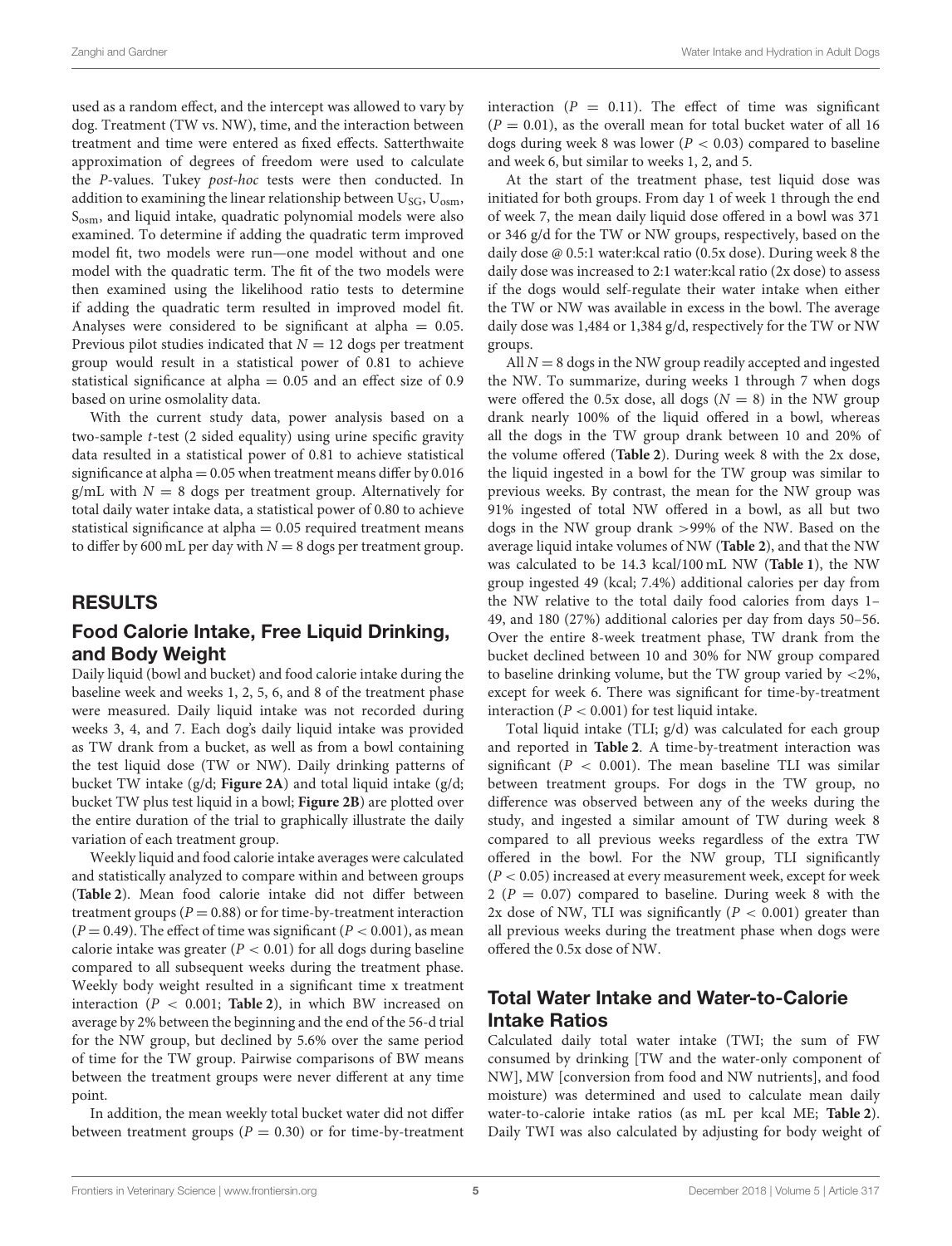

<span id="page-5-0"></span>dose offered in a bowl. Liquid treatment groups included TW ( $n = 8$ ) or a NW ( $n = 8$ ). All treatment groups received only tap water in a bucket during baseline days -9 to -1. Treatment phase included all dogs having ad libitum bucket TW with the NW group having access to a specific dose of NW in a bowl twice daily and the TW group having access to a specific dose of TW in a bowl twice daily.

the dogs (mL/kg). A significant ( $P < 0.001$ ) time-by-treatment interaction was identified for both the water-to-calorie intake ratio and for TWI on a BW basis. At baseline, both water intake measures were similar between the TW and NW groups, and the TW group did not differ between all weeks during the treatment phase. In contrast, water-to-calorie intake ratio was significantly ( $P < 0.05$ ) increased for the NW group during all weeks of the treatment phase relative to baseline. Week 8 was significantly ( $P < 0.001$ ) greater than all other treatment phase weeks. Similarly, daily TWI adjusted for BW also significantly  $(P < 0.008)$  increased during all weeks except week 2  $(P = 0.10)$ compared to baseline.

# Urine and Serum Characteristics

The USG, Uosm, and pH data were summarized (**[Table 3](#page-7-0)**). A significant ( $P < 0.002$ ) time-by-treatment interaction was identified for all three measures. Dogs of the TW group had a similar  $U_{SG}$ ,  $U_{osm}$ , and pH compared to the NW group at baseline. The  $U_{SG}$ ,  $U_{osm}$ , and pH for the TW group remained generally stable throughout the study, with the U<sub>SG</sub> group mean varying among time points by  $\leq 0.006$  g/mL and U<sub>osm</sub> varying between time points by  $\leq 104$  mOsm/kg. Dogs of the NW group had a significantly ( $P < 0.01$ ) lower mean U<sub>SG</sub> on days 42 when were offered the 0.5x dose of NW and day 56 when were offered the 2x dose of NW compared to baseline. In addition, mean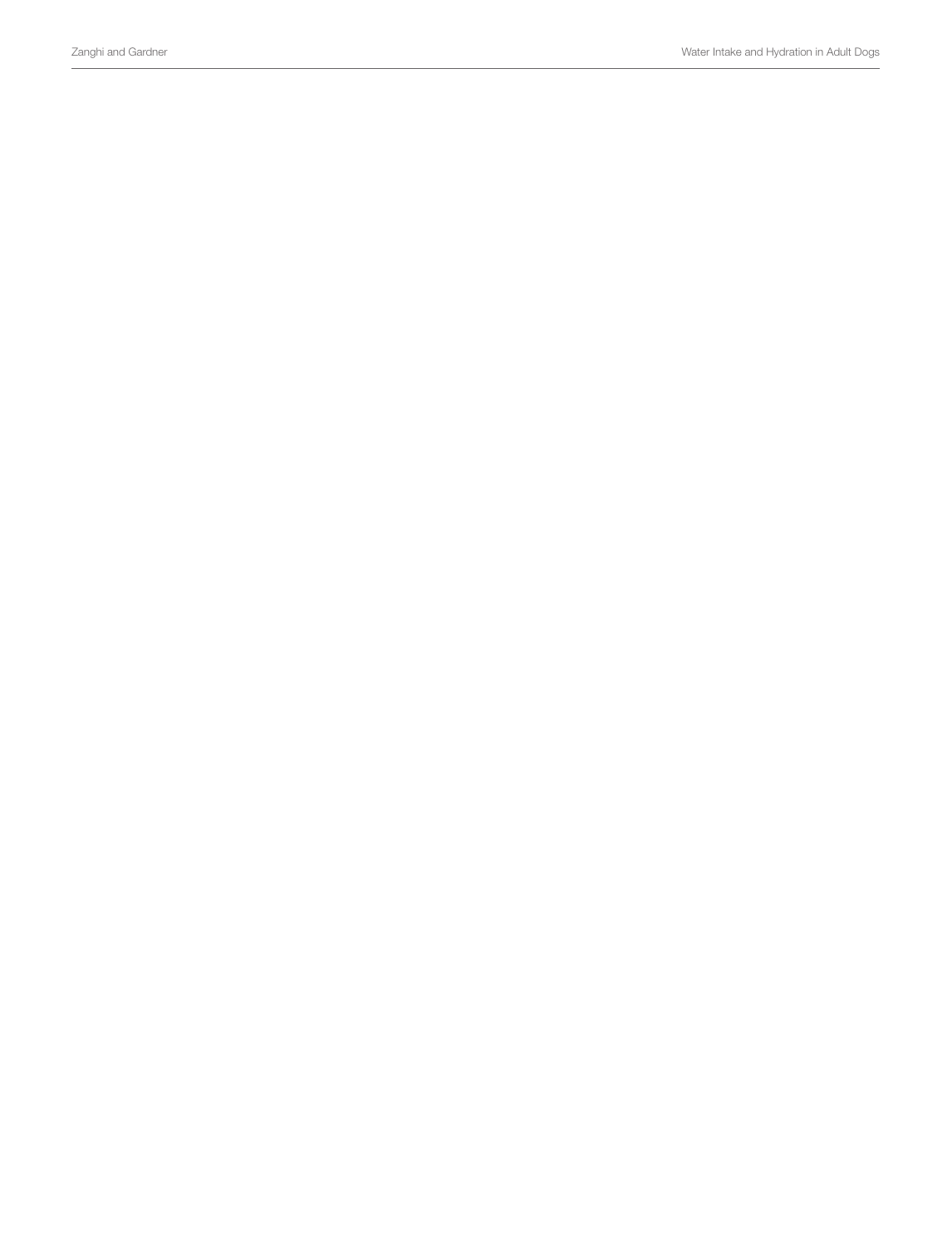<span id="page-7-0"></span>TABLE 3 | Mean  $(\pm S)$  urine measures intake in sedentary adult dogs ( $n = 16$ ) offered TW or a nutrient-enriched water in addition to ad libitum access to TW in a bucket.

|                               | <b>Baseline</b><br>Ad libitum TW only<br>Day 7 |           | <b>Treatment phase</b>      |           |                |           |                           |           |             |       |            |
|-------------------------------|------------------------------------------------|-----------|-----------------------------|-----------|----------------|-----------|---------------------------|-----------|-------------|-------|------------|
| Measures and treatment groups |                                                |           | NW @ 0.5:1 water:kcal ratio |           |                |           | NW @ 2:1 water:kcal ratio |           | p-values*   |       |            |
|                               |                                                |           | Day 14                      |           | Day 42         |           | Day 56                    |           | <b>Time</b> | trt   | trt x time |
|                               | Mean                                           | <b>SE</b> | Mean                        | <b>SE</b> | Mean           | <b>SE</b> | Mean                      | <b>SE</b> |             |       |            |
| <b>CREATININE, MG/DL</b>      |                                                |           |                             |           |                |           |                           |           |             |       |            |
| <b>TW</b>                     | 138a,A                                         | 34        | 179a,A                      | 29        | 195a,A         | 31        | 185a, A                   | 19        | 0.44        | 0.009 | 0.002      |
| <b>NW</b>                     | 135a,A                                         | 19        | $110^{a,b,A}$               | 14        | 91a,b,B        | 10        | $62^{b,B}$                | 9         |             |       |            |
| pH                            |                                                |           |                             |           |                |           |                           |           |             |       |            |
| <b>TW</b>                     | $6.6^{a,A}$                                    | 0.4       | $6.1a^{A}$                  | 0.2       | $6.0^{a,A}$    | 0.3       | $6.1a^{A}$                | 0.2       | 0.80        | 0.47  | 0.002      |
| <b>NW</b>                     | 5.9a <sub>A</sub>                              | 0.2       | $6.4^{a,b,A}$               | 0.2       | $6.5^{b,A}$    | 0.3       | $6.7^{b,A}$               | 0.3       |             |       |            |
| PHOSPHATE, MMOL/L             |                                                |           |                             |           |                |           |                           |           |             |       |            |
| <b>TW</b>                     | 41                                             | 12        | 16                          | 5         | 44             | 8         | 38                        | 11        | 0.06        | 0.15  | 0.34       |
| <b>NW</b>                     | 62                                             | 13        | 47                          | 12        | 48             | 6         | 38                        | 10        |             |       |            |
| USG, G/ML                     |                                                |           |                             |           |                |           |                           |           |             |       |            |
| <b>TW</b>                     | $1.025^{a,A}$                                  | 0.004     | $1.031^{a,A}$               | 0.004     | 1.029a, A      | 0.004     | $1.030^{a,A}$             | 0.004     | 0.21        | 0.06  | < 0.001    |
| <b>NW</b>                     | $1.026^{a,A}$                                  | 0.003     | $1.021^{a,b,A}$             | 0.003     | $1.018^{b,A}$  | 0.002     | $1.014^{b,B}$             | 0.001     |             |       |            |
| SODIUM, MMOL/L                |                                                |           |                             |           |                |           |                           |           |             |       |            |
| <b>TW</b>                     | 132                                            | 28        | 73                          | 22        | 77             | 22        | 80                        | 15        | 0.12        | 0.70  | 0.77       |
| <b>NW</b>                     | 114                                            | 16        | 730                         | 16        | 101            | 14        | 87                        | 18        |             |       |            |
| $U_{\text{osm}}$ , mOsm/kg    |                                                |           |                             |           |                |           |                           |           |             |       |            |
| <b>TW</b>                     | 1024a,A                                        | 172       | 1142a,A                     | 153       | 1077a,A        | 160       | 1128a,A                   | 148       | 0.06        | 0.12  | < 0.001    |
| <b>NW</b>                     | $1089^{a,A}$                                   | 152       | $811^{b,A}$                 | 102       | $719^{b,A}$    | 92        | $635^{b,A}$               | 67        |             |       |            |
| <b>UREA NITROGEN, MG/DL</b>   |                                                |           |                             |           |                |           |                           |           |             |       |            |
| <b>TW</b>                     | 1408a,A                                        | 334       | $1810^{a,A}$                | 266       | 1869a,A        | 270       | 2059 <sup>b,A</sup>       | 296       | 0.87        | 0.08  | < 0.001    |
| <b>NW</b>                     | $1686^{a,A}$                                   | 274       | $1296^{a,b,A}$              | 179       | $1072^{a,b,A}$ | 124       | $875^{b,B}$               | 102       |             |       |            |

TW: tap water. NW: nutrient-enriched water. <sup>a,b</sup>Within a row, values with different lowercase superscript letters differ significantly (pairwise comparisons) within a treatment group. A,BWithin a column, values with different uppercase superscript letters differ significantly (pairwise comparisons) between the 2 treatment groups. For all pairwise comparisons, values of  $p < 0.05$  were considered significant. \*p values were generated from a linear mixed model.

 $U_{osm}$  for the NW group significantly ( $P < 0.05$ ) decreased on all sampling days of the treatment phase compared with the baseline value.

A significant ( $P = 0.002$ ) time-by-treatment interaction was observed for urine pH. Specifically, mean urine pH did not differ between groups at baseline or any other sampling time point. For the TW group, the pH did not differ between sampling times. By contrast, mean baseline pH was lowest for the NW group and differed ( $P \le 0.05$ ) compared to days 42 and 56. Urine analytes, creatinine and urea nitrogen, resulted in a significant  $(P < 0.020)$ time-by-treatment interactions (**[Table 3](#page-7-0)**). Mean concentration of both analytes were similar between treatment groups at baseline. For the TW group, mean creatinine was not different between all sampling times, but urea nitrogen was significantly  $(P < 0.05)$ higher on day 56 compared to all previous sampling days. The NW group had a significant ( $P < 0.05$ ) decrease in mean urine creatinine and urea nitrogen concentration at day 56 when the NW was offered at 2x dose compared to baseline, but was similar to days 14 and 42 when the NW dose was 0.5x. No significant main effects of time, treatment, or time-by-treatment interaction were observed for urine phosphate and sodium.

The serum analyte concentration data are reported in **[Table 4](#page-8-0)**. Time-by-treatment interactions were not significant ( $P \ge 0.12$ ) for any serum measure except for urea nitrogen ( $P < 0.001$ ). No significant main effect of treatment was observed, except for sodium ( $P < 0.04$ ). Several analytes were significant ( $P < 0.02$ ) for the main effect of time, including creatine kinase, creatinine, glucose,  $S_{\text{osm}}$ , potassium, and sodium.

# Relationships Among Measures of Hydration and Liquid Intake

In the linear mixed-effects model (with data from all sample collection periods),  $U_{SG}$  and  $U_{osm}$  were positively and significantly ( $P < 0.001$ ) related with each other ( $\beta = 37098.77$ ; **[Figure 3](#page-9-0)**). To evaluate how water consumption related to changes in U<sub>osm</sub>, the weekly water-to-calorie intake ratio data from week  $-1$ , 2, 5, and 7 were compared with  $U_{\text{osm}}$  data from day −7 (baseline) and days 14, 42, and 56 (treatment phase) by mixed-effects model analysis. A significant negative relationship ( $\beta = -265.25$ ;  $P < 0.001$ ) was observed, however, a second-order polynomial model fit the data better than the linear model ( $\chi^2$  = 11.33, *P* < 0.001: **[Figure 4](#page-9-1)**). The relationship between U<sub>osm</sub> and total water intake adjusted for body weight was also evaluated and resulted in an negative linear relationship ( $\beta = -4.89$ ;  $P < 0.001$ ), and a second-order polynomial model fit the data better than a linear model ( $\chi^2 = 9.63$ ,  $P < 0.01$ )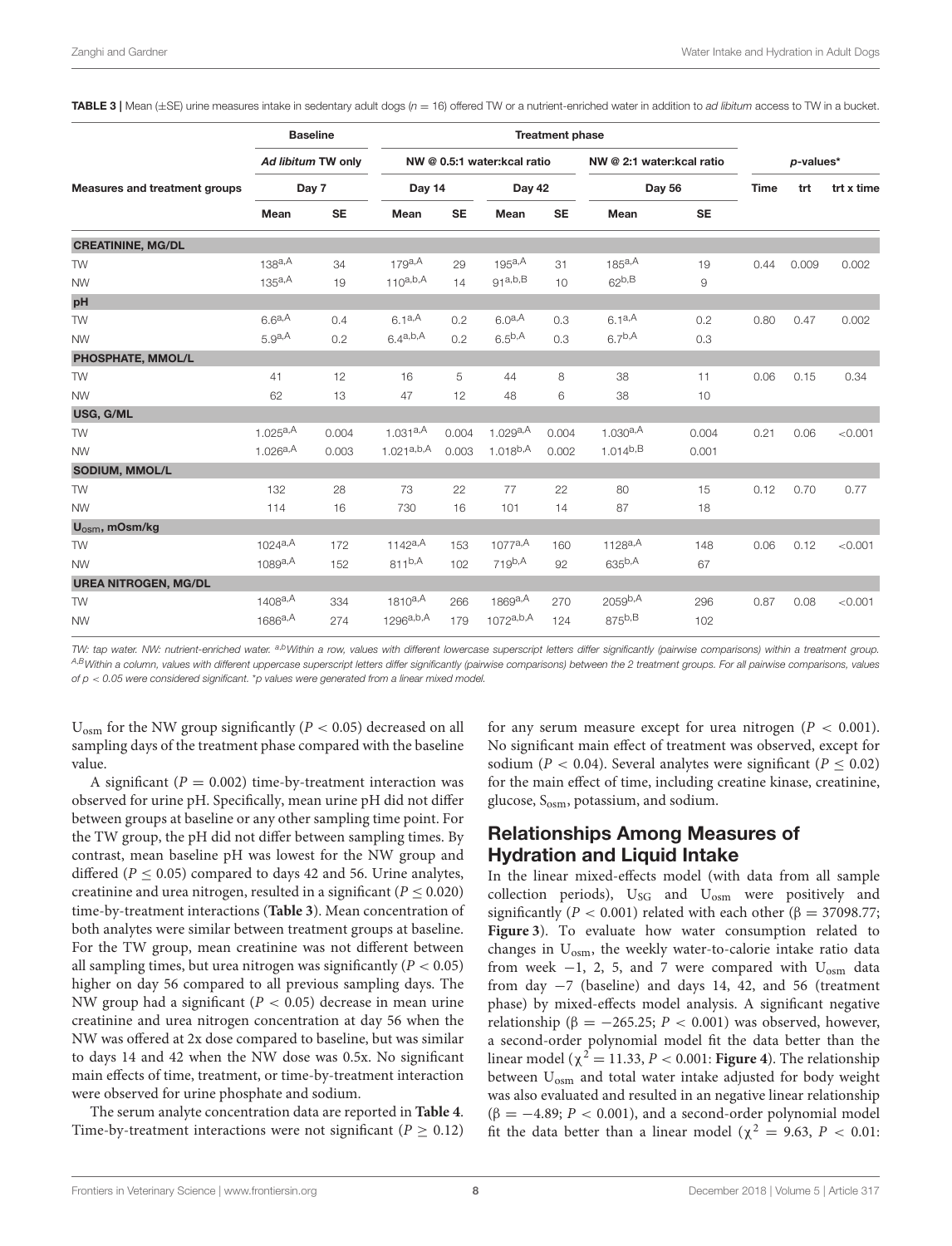<span id="page-8-0"></span>TABLE 4 | Mean ( $\pm$ SE) serum measures in sedentary adult dogs ( $n = 16$ ) offered TW or a nutrient-enriched water during trial 1 in addition to ad libitum access to TW in a bucket.

| <b>Measures and treatment groups</b> | <b>Baseline</b><br>Ad libitum TW only<br>Day 7 |                | <b>Treatment phase</b>      |                |                |                           |               |              |             |      |            |
|--------------------------------------|------------------------------------------------|----------------|-----------------------------|----------------|----------------|---------------------------|---------------|--------------|-------------|------|------------|
|                                      |                                                |                | NW @ 0.5:1 water:kcal ratio |                |                | NW @ 2:1 water:kcal ratio |               | $p$ -values* |             |      |            |
|                                      |                                                |                | Day 14                      |                | Day 42         |                           | Day 56        |              | <b>Time</b> | Trt  | Trt x time |
|                                      | Mean                                           | <b>SE</b>      | Mean                        | <b>SE</b>      | Mean           | <b>SE</b>                 | Mean          | <b>SE</b>    |             |      |            |
| ALBUMIN, G/DL                        |                                                |                |                             |                |                |                           |               |              |             |      |            |
| TW                                   | 3.8                                            | 0.1            | 3.9                         | 0.1            | 3.7            | 0.1                       | 3.8           | 0.1          | 0.21        | 0.89 | 0.12       |
| <b>NW</b>                            | 3.8                                            | 0.1            | 3.8                         | 0.1            | 3.8            | 0.1                       | 3.9           | 0.1          |             |      |            |
| ALT, U/L                             |                                                |                |                             |                |                |                           |               |              |             |      |            |
| TW                                   | 30.6                                           | 2.7            | 30.4                        | 2.4            | 29.5           | 3.9                       | 67.5          | 35.2         | 0.39        | 0.87 | 0.41       |
| <b>NW</b>                            | 39.5                                           | 5.3            | 44.6                        | 12.7           | 41.4           | 9.5                       | 42.2          | 6.5          |             |      |            |
| <b>CREATINE KINASE, U/L</b>          |                                                |                |                             |                |                |                           |               |              |             |      |            |
| TW                                   | 148                                            | 15             | 150                         | 21             | 109            | 12                        | 156           | 16           | 0.02        | 0.16 | 0.63       |
| <b>NW</b>                            | 195                                            | 32             | 198                         | 29             | 160            | 22                        | 196           | 26           |             |      |            |
| <b>CREATININE, MG/DL</b>             |                                                |                |                             |                |                |                           |               |              |             |      |            |
| <b>TW</b>                            | 0.73                                           | 0.04           | 0.71                        | 0.05           | 0.67           | 0.03                      | 0.64          | 0.03         | 0.007       | 0.22 | 0.56       |
| <b>NW</b>                            | 0.64                                           | 0.04           | 0.63                        | 0.03           | 0.65           | 0.03                      | 0.59          | 0.04         |             |      |            |
| GGT, g/dL                            |                                                |                |                             |                |                |                           |               |              |             |      |            |
| <b>TW</b>                            | 3.5                                            | 0.2            | 2.5                         | 0.4            | 3.7            | 0.3                       | 3.9           | 0.9          | 0.67        | 0.27 | 0.12       |
| <b>NW</b>                            | 5.3                                            | 0.4            | 4.7                         | 0.7            | 4.2            | 1.0                       | 3.5           | 0.6          |             |      |            |
| <b>GLUCOSE, MG/DL</b>                |                                                |                |                             |                |                |                           |               |              |             |      |            |
| <b>TW</b>                            | 94                                             | $\overline{2}$ | 105                         | $\mathbf{2}$   | 103            | $\mathbf{2}$              | 102           | $\mathbf{2}$ | < 0.001     | 0.58 | 0.29       |
| <b>NW</b>                            | 94                                             | 3              | 100                         | $\overline{c}$ | 104            | $\mathbf{2}$              | 105           | $\mathbf{2}$ |             |      |            |
| $S_{\text{osm}}$ , mOsm/kg           |                                                |                |                             |                |                |                           |               |              |             |      |            |
| TW                                   | 309                                            | $\mathbf{2}$   | 310                         | $\mathbf{2}$   | 303            | $\mathbf{2}$              | 306           | $\mathbf{2}$ | < 0.001     | 0.22 | 0.65       |
| <b>NW</b>                            | 314                                            | $\mathbf{1}$   | 310                         | $\mathbf{1}$   | 304            | $\mathbf{2}$              | 307           | $\mathbf{2}$ |             |      |            |
| PHOSPHORUS, mg/dL                    |                                                |                |                             |                |                |                           |               |              |             |      |            |
| <b>TW</b>                            | 4.1                                            | 0.1            | 4.0                         | 0.1            | 4.2            | 0.2                       | 4.0           | 0.2          | 0.20        | 0.99 | 0.33       |
| <b>NW</b>                            | 4.1                                            | 0.1            | 3.7                         | 0.2            | 3.9            | 0.1                       | 4.0           | 0.2          |             |      |            |
| POTASSIUM, MMOL/L                    |                                                |                |                             |                |                |                           |               |              |             |      |            |
| TW                                   | 4.5                                            | 0.1            | 4.4                         | 0.1            | 4.4            | 0.1                       | 4.4           | 0.2          | 0.006       | 0.06 | 0.38       |
| <b>NW</b>                            | 4.7                                            | 0.1            | 4.4                         | 0.1            | 4.5            | 0.1                       | 4.7           | 0.2          |             |      |            |
| SODIUM, MMOL/L                       |                                                |                |                             |                |                |                           |               |              |             |      |            |
| TW                                   | 150                                            | $\mathbf{1}$   | 145                         | $\overline{4}$ | 150            | 1                         | 151           | 1            | 0.01        | 0.04 | 0.52       |
| <b>NW</b>                            | 151                                            | $\mathbf{1}$   | 151                         | $\mathbf{1}$   | 152            | 1                         | 154           | 1            |             |      |            |
| <b>UREA NITROGEN, MG/DL</b>          |                                                |                |                             |                |                |                           |               |              |             |      |            |
| TW                                   | $15.0^{a,A}$                                   | 1.0            | 14.1a,A                     | 1.0            | 13.7a,A        | 0.8                       | 13.5a,A       | 0.9          | 0.006       | 0.12 | < 0.001    |
| <b>NW</b>                            | $14.8^{a,A}$                                   | 0.7            | $14.3^{a,A}$                | 0.6            | $15.0^{a,b,A}$ | 0.5                       | $16.9^{b, B}$ | 0.5          |             |      |            |

TW:tap water. NW: nutrient-enriched water. a,bWithin a row, values between time points with different lowercase superscript letters differ significantly (pairwise comparisons) within a treatment group. <sup>A,B</sup>Within a column, values between the 2 treatment groups with different uppercase superscript letters differ significantly (pairwise comparisons). For all pairwise comparisons, values of  $p < 0.05$  were considered significant. \*p values were generated from a linear mixed model.

**[Figure 4](#page-9-1)**). A maximum dilution of urine (i.e., minimum  $U_{\text{osm}}$ ) with increasing amounts of liquid ingestion appeared to occur at  $\sim$ 300 mOsm/kg.

# **DISCUSSION**

Daily water needs in healthy dogs are not well defined and little is known regarding how incremental changes in water intake translate into changes in blood or urine measures associated with hydration. The 2 objectives of the present study were achieved, first by further characterizing how daily water drinking corresponds to changes in several variables associated with urine indices of hydration in healthy dogs eating dry food. Second, the study results revealed that the NW treatment in dogs with  $U<sub>SG</sub> > 1.015$  was significantly associated with changes in the amount of water consumption that resulted in increased total water intake and dilution of urine. This study generated several unique findings, which included a significantly greater preference for consumption of the NW by the dogs when free access to TW was also available, and that high liquid intake helped maintain a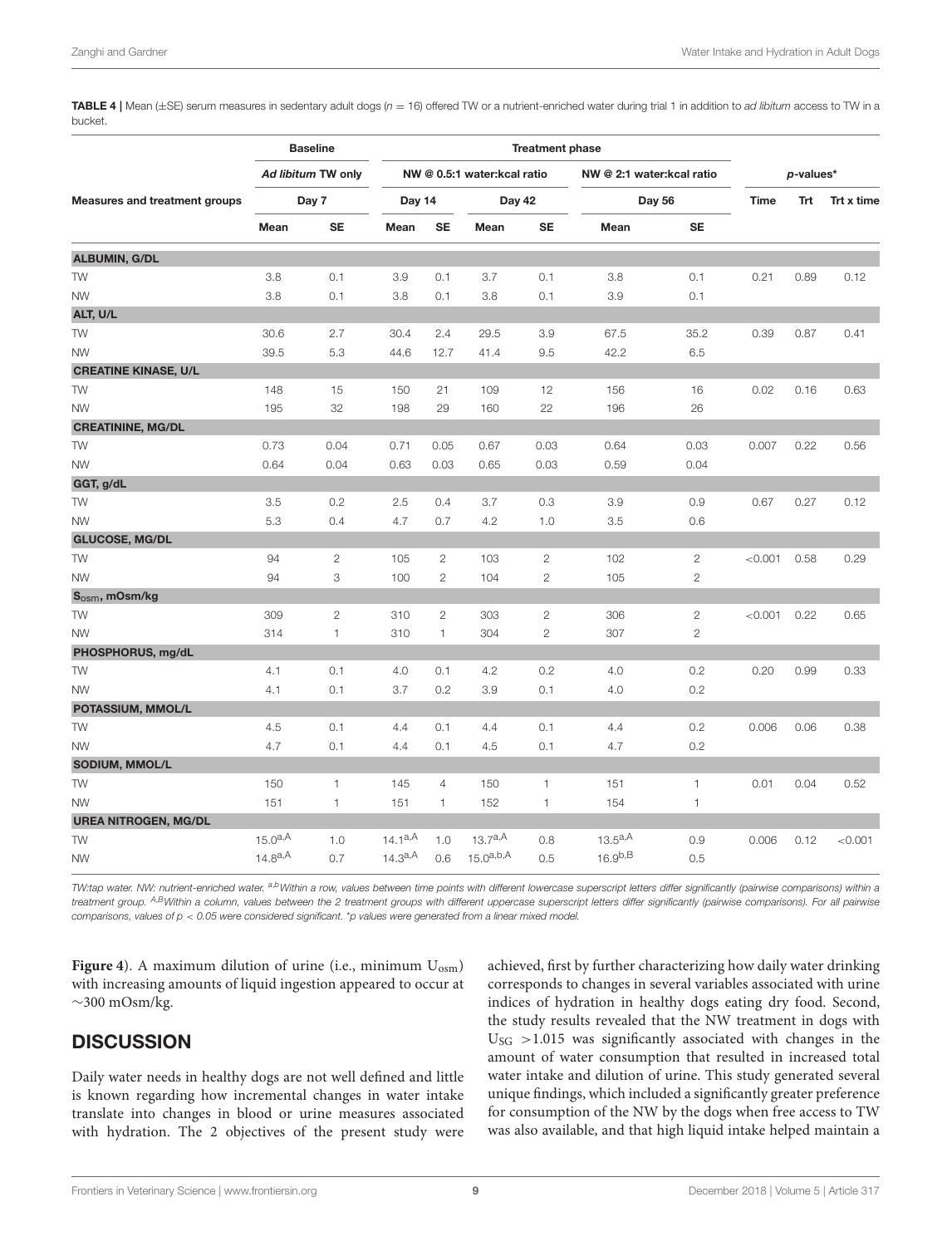

<span id="page-9-0"></span>more dilute urine over a 2-month study period. The study also generated evidence of a curvilinear model for water intake that appears necessary to dilute urine concentration for healthy dogs eating dry food, although further research is needed to confirm this.

Mean daily TW and dry food ingestion for dogs in TW and NW groups during baseline were similar, with TW intake adjusted for body weight varying only slightly on a daily basis (range, mean  $\pm$  SD; 60 to 82; mean 71  $\pm$  8 mL/kg/d). Over the entire study for the TW group, the weekly mean total water intake (determined on the basis of total water intake [ie, FW consumed by drinking, MW, and food moisture components]) and adjusted for BW was consistent with previously reported mean of ∼63–73 mL/kg/d for dogs drinking TW and fed dry food [\(29,](#page-11-24) [30\)](#page-11-25). However, dogs drinking the NW had a significant ( $P < 0.001$ ) increase in mean total water intake from 71 mL/kg/d during baseline to at least 92 mL/kg/d when offered the 0.5x dose of NW, and approximately doubled to 156 mL/kg/d when provided the NW at the 2.0x dose.

Another method of reporting daily total water intake is to adjust based on the daily calorie intake to determine the waterto-calorie intake ratio. Although not readily reported, the waterto-calorie intake ratio of 1.0:1.0 mL/kcal ME is suggested as a conservative estimate of a dog's minimum water requirement in the 2006 NRC chapter on water [\(1\)](#page-11-0). Our study reports a slightly higher weekly mean ratio for the TW group that ranges from 1.2:1.0 to 1.4:1.0 mL/kcal ME in this group of dogs that sustained a group mean USG between 1.025 to 1.030 g/mL. This suggests that the conservative estimate of 1.0:1.0 mL/kcal ME underestimates their water requirement, particularly since the conservative estimate references are generalizations from book chapters [\(31,](#page-12-0) [32\)](#page-12-1) and not specific peer-reviewed research reports. Importantly, the method of measuring water-to-calorie intake ratio was also sensitive to detect changes in total water intake in dogs drinking the NW, as they had a significant ( $P < 0.001$ ) increase in mean water-to-calorie intake ratio of 1.1:1.0 mL/kcal



<span id="page-9-1"></span>week 6, and week 8. (A, B) include data points that each represent each dog

at each sample collection time.

ME during baseline to at least 1.4:1.0 mL/kcal ME when offered the 0.5x dose of NW.

The NW used in the present study contains ingredients that supply various nutrients that are considered osmolytes, mostly amino acids, glycerol, and electrolytes. Total solids in the NW are calculated to be ∼4.37% by summation of the proximate analysis results on an as-fed basis, which includes 1% glycerol not measured by proximate analysis. The solids portion of the NW formula was largely composed of whey protein concentrate and a hydrolyzed poultry digest in addition to glycerol. This was confirmed with the proximate analysis that the NW contained 2.7% crude protein. The NW was also determined to contain 0.039% sodium and 0.018% phosphorus. On the basis of mean NW consumption measured from week 1 through 6 (∼343 g/dog/d), dogs in the NW group consumed a mean of ∼133 mg of sodium and 61.7 mg of phosphorus/d as ingested by drinking the NW. Although electrolytes are present in the formula, they are a much smaller proportion of osmolytes (0.057%) when compared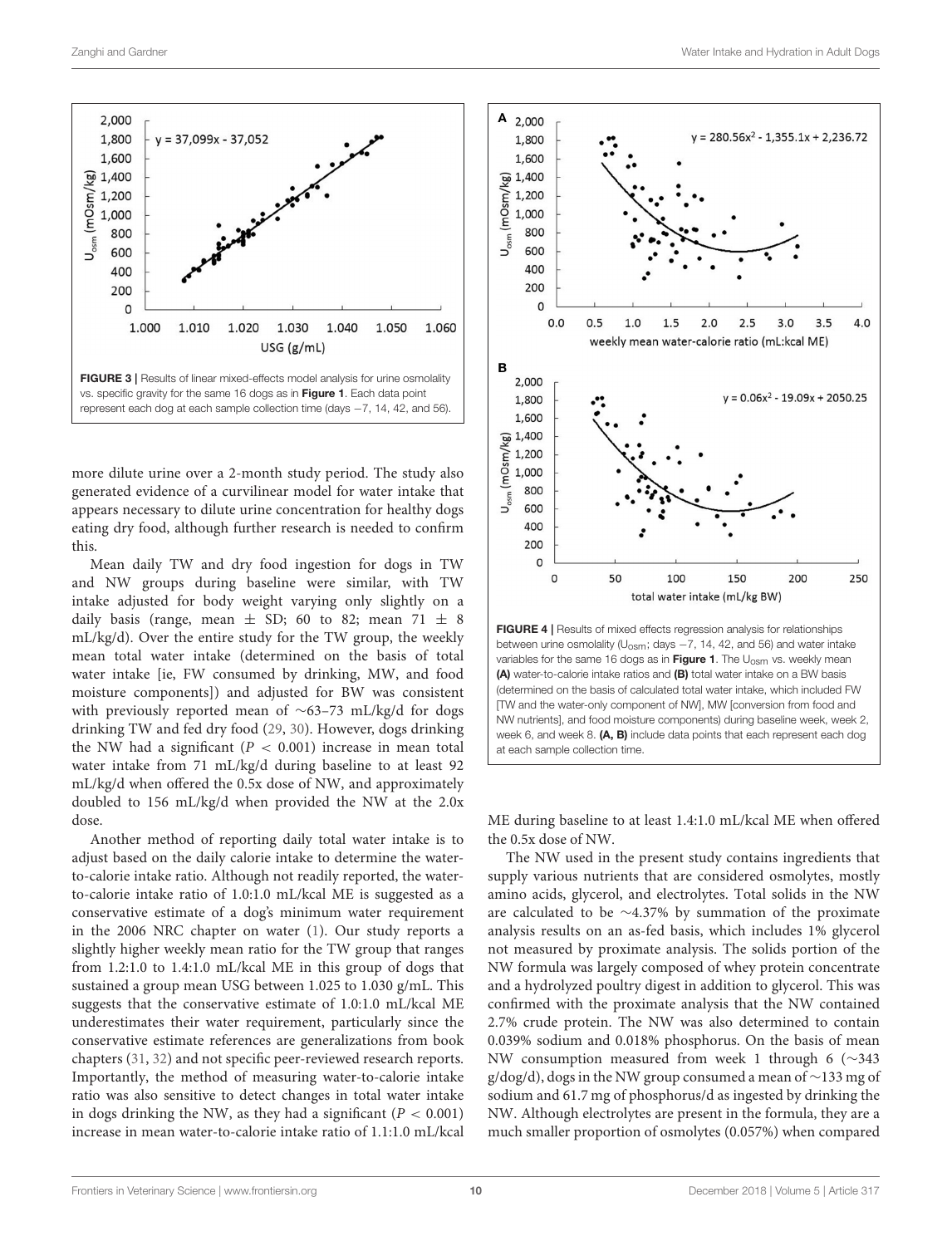with the amino acids (2.7%) and glycerol (1%). Thus, it is likely that the significant increase in liquid drinking by dogs of the NW group was primarily attributable to the whey and glycerol, as well as poultry flavor, and not the low sodium content. Additional work is necessary to isolate the effects of these separate nutritional components on liquid intake.

Evidence of urine-based biomarkers of hydration for people has been growing in the past 5 years, such that  $U_{SG}$ ,  $U_{osm}$ , and urine color have demonstrated significant promise in estimating water intake in healthy adults [\(10,](#page-11-7) [33](#page-12-2)[–38\)](#page-12-3). The current study was designed to collect 4 urine samples over a 2-month study period for measurement of these same urine parameters and determine if these urine measures in healthy adult dogs could also facilitate an estimate of water intake. For dogs included in the TW group, these periodic assessments of urine biomarkers of hydration revealed that the mean concentrations of urine analytes and urine density from samples collected free catch first thing in the morning remained relatively unchanged, as all of these dogs had  $U_{SG}$  and  $U_{osm}$  measurements within a fairly narrow range throughout the study. From our study, the overall mean U<sub>SG</sub> of 1.029 g/mL and Uosm of 1,093 mOsm/kg were slightly lower compared to  $U_{SG}$  [1.035-1.040 g/mL; [\(4,](#page-11-3) [39\)](#page-12-4)] and  $U_{osm}$  [1100– 1500 mOsm/kg; [\(4,](#page-11-3) [5,](#page-11-4) [39\)](#page-12-4)] values reported for healthy dogs in other studies. However, one consistency existed between our study and other reported data, such that there can be high variability of urine concentration between healthy individual dogs ranging from very dilute ( $U_{SG}$  1.006 g/mL;  $U_{osm}$  273 mOsm/kg) to very concentrated [ $U_{SG} > 1.050$  g/mL;  $U_{osm}$  2,600 mOsm/kg; [\(4,](#page-11-3) [39\)](#page-12-4)]. This natural variance became particularly evident following the completion of an unpublished initial pilot study by our lab that revealed that randomly assigning healthy dogs to treatment groups without analyzing and prescreening for  $U_{SG}$  or  $U_{osm}$  can easily result in significantly unbalanced treatment groups at baseline based on  $U_{SG}$  or  $U_{osm}$ , thus making changes on urine dilution difficult when the dog starts out with a very low  $U_{SG}$ .

Ultimately, this pilot study was the basis for collection of an initial urine sample during baseline of the current study for pre-screening and balancing of treatment groups prior to starting the treatment phase. Furthermore, while a potential bias, the unpublished pilot study also revealed that healthy dogs with low  $U_{SG}$  (<1.015 g/mL) will exhibit minimal further reduction in  $U_{SG}$  even with greater daily liquid ingestion. While it is important to consider this sub-group of dogs, in general they are either adequately hydrated because of sufficient water intake or potentially at risk of being unable to concentrate their urine. In this current study, all dogs, including those with  $U<sub>SG</sub> < 1.015$  g/mL, were determined to be healthy based on pretrial clinical chemistry and urinalysis assessment by the attending veterinarians, but were excluded from the study as part of the screening procedure.

Ingestion of the NW in this study was significantly associated with changes in urine variables that are interpreted as improved hydration, including decreased  $U_{SG}$ , decreased  $U_{osm}$ , and lower concentrations of some urine analytes, but not minerals (sodium and phosphate), relative to the baseline data. It is notable that the dogs receiving the NW had significant reductions in mean urine concentrations of creatinine, and urea nitrogen, which appears attributable to more dilute urine during the treatment period. As stated above, this study would have been improved with the inclusion of urine void volume data to complement the urine analyte concentrations and density, and would contribute to a recently proposed alternative approach to assess hydration in people as a "process," instead of a "state" [\(9\)](#page-11-6).

Urine osmolality is routinely reported in studies related to hydration status and our data has confirmed that it was highly correlated with  $U_{SG}$  in dogs [\(5\)](#page-11-4) and in cats [\(40\)](#page-12-5). The linear mixed-effects model analysis of total water-to-calorie intake ratios and U<sub>osm</sub> determined with all 16 dogs revealed a significant  $(P < 0.001)$  inverse relationship between these variables. This polynomial model is similar to previously reported data with 35 dogs<sup>2</sup>, which predicted that a U<sub>osm</sub> of 1,000 mOsm/kg would result from total water intake calculated as water-to-calorie intake ratio of ∼1.1 mL: 1 kcal ME. The polynomial model reported in this current study, based on also using 1,000 mOsm/kg, would estimate the water-to-calorie intake ratio of ∼1.2 mL: 1 kcal ME. Alternatively, evaluation of the total water intake on a BW basis also revealed a significant ( $P < 0.001$ ) second-order polynomial model. These relationships enable U<sub>osm</sub> data to estimate a healthy dog's daily water intake in the absence of a pet owner attempting to measure actual water consumption volume. Although the number of dogs in the study was small, with only 8 dogs receiving the NW, further research is needed to confirm these findings. Because of the very high relationship between  $U_{SG}$  and  $U_{osmo}$ , we would expect and observed (data not shown) that  $U_{SG}$  was also significantly and similarly related to total water intake measures.

In conclusion, our findings indicated that healthy dogs can have greater total water intake and improved indices associated with chronic hydration when a palatable NW is supplied daily for drinking. Therefore, a water supplement appears to be a feasible alternative method to increase water ingestion in dogs. Since this NW composition also contains calories from the nutrients, additional calorie content did occur as a result of the volume consumed. However, ingestion of the NW at the 0.5x dose over the 7 week study was estimated to provide 7.4% of additional daily calories, which is below the generally accepted level of 10% additional calories recommended for offering daily treats to pet dogs, and no change in BW was observed during the study. Adminstration and ingestion of the 2x dose provided considerably greater calorie intake during the 5 day feeding period and prolonged ingestion of the 2x dose to non-exercising dogs may contribute to excess weight gain similar to ingestion of treats in excess of 10% of daily calorie requirement. Although out of scope for this study and data, this greater liquid portion would likely be more appropriate for brief applications related to re-hydration in very active working dogs where daily calorie intake is likely higher (thus the NW is a lower percentage of total calories), as well as when calorie expenditure and water loss are elevated because of exercise. More studies are necessary to explore this application.

Ultimately, the present study provided a basis for greater understanding of water needs in healthy dogs and how the amount of daily water ingestion impacts various measures of hydration and physiologic variables. One of the strengths of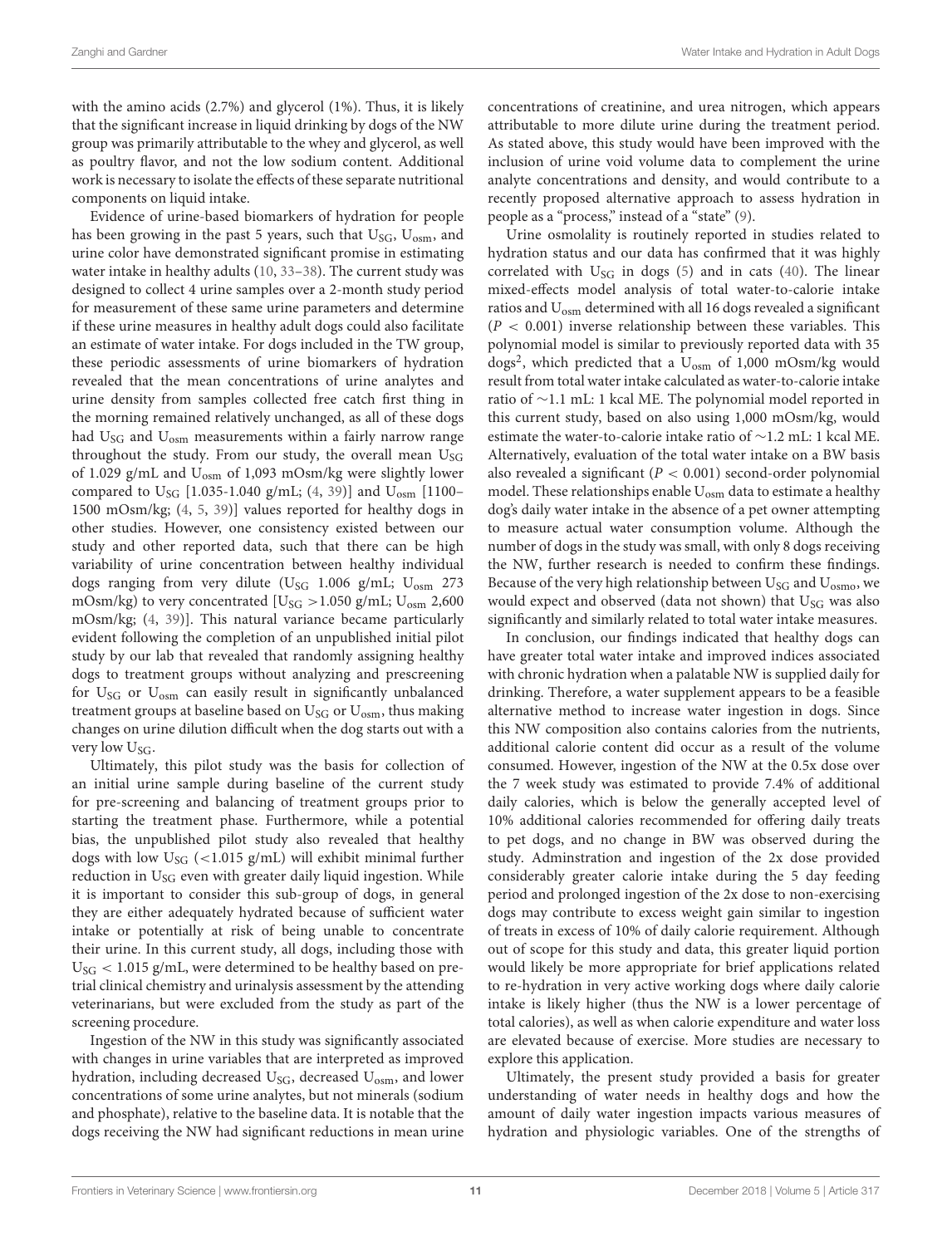this study is the demonstration that increased liquid intake can be sustained over a period of multiple consecutive weeks. Furthermore, that this study reports data associated with chronic hydration in dogs ingesting simply tapwater, as well as dogs ingesting the water supplement that demonstrated greater and chronic level of hydration. Going forward, research to demonstrate specific benefits related to minimizing dehydration for highly active or exercising dogs, or support for sick or injured dogs, is necessary and warranted based on the current findings in healthy dogs. Many situations or health conditions can arise that cause hypohydration in pets. Based on this work and use of a water supplement to facilitate a greater level of voluntary liquid intake in dogs, additional studies can be explored for dogs that need additional veterinary support to lower the risk of urolith formation or require management for renal insufficiency, LUTD, or hypohydration resulting from age, injury, or surgery.

## **REFERENCES**

- <span id="page-11-0"></span>1. Anonymous. Chapter 9. Water. National Research Council. Nutrient Requirements of Dogs and Cats. Washington, DC: National Academies Press (2006). p. 246–50.
- <span id="page-11-1"></span>2. Zanghi B. Water needs and hydration for cats and dogs. In: Proceedings, Nestlé Purina Companion Animal Nutrition Summit. Vancouver, BC (2017). p. 15–23.
- <span id="page-11-2"></span>3. Hinchcliff K, Reinhart G. Energy metabolism and water turnover in Alaskan sled dogs during running. In: Recent Advances in Canine and Feline Nutritional Research: Proceedings of the 1996 Iams International Nutrition Symposium. Wilmington, OH: Orange Fraser Press (1996). p. 199–206.
- <span id="page-11-3"></span>4. van Vonderen I, Kooistra H, Rijnberk A. Intra- and interindividual variation in urine osmolality and urine specific gravity in healthy pet dogs of various ages. J Vet Int Med. [\(1997\) 11:30–5. doi: 10.1111/j.1939-1676.1997.tb0](https://doi.org/10.1111/j.1939-1676.1997.tb00070.x) 0070.x
- <span id="page-11-4"></span>5. Guerrero S, Pastor J, Tvarijonaviciute A, Cerón JJ, Balestra G, Caldin M. Analytical validation and reference intervals for freezing point depression osmometer measurements of urine osmolality in dogs. J Vet Diag Invest. (2017) 29:791–6. doi: [10.1177/1040638717726114](https://doi.org/10.1177/1040638717726114)
- <span id="page-11-5"></span>6. Armstrong LE. Hydration biomarkers during daily life. Nutr Today (2012) 47:S3–6. doi: [10.1097/NT.0b013e31826266cf](https://doi.org/10.1097/NT.0b013e31826266cf)
- 7. Rush EC. Water: neglected, unappreciated and under researched. Eur J Clin Nutr. (2013) 67:492–5. doi: [10.1038/ejcn.2013.11](https://doi.org/10.1038/ejcn.2013.11)
- 8. Maughan R. Introduction to the European hydration institutes' expert conference on human hydration, health, and performance. Nutr Rev. (2014) 72:55–6. doi: [10.1093/nutrit/nuv050](https://doi.org/10.1093/nutrit/nuv050)
- <span id="page-11-6"></span>9. Perrier ET, Armstrong LE, Daudon M, Kavouras S, Lafontan M, Lang F, et al. From state to process: defining hydration. Obes Facts (2014) 7:6–12. doi: [10.1159/000360611](https://doi.org/10.1159/000360611)
- <span id="page-11-7"></span>10. Armstrong LE, Ganio MS, Casa DJ, Lee EC, McDermott BP, Klau JF, et al. Mild dehydration affects mood in healthy young women. J Nutr. (2012) 142:382–8. doi: [10.3945/jn.111.142000](https://doi.org/10.3945/jn.111.142000)
- 11. Ganio MS, Armstrong LE, Casa DJ, McDermott BP, Lee EC, Yamamoto LM, et al. Mild dehydration impairs cognitive performance and mood of men. Br J Nutr. (2011) 106:1535–43. doi: [10.1017/S0007114511002005](https://doi.org/10.1017/S0007114511002005)
- <span id="page-11-8"></span>12. Benton D, Young H. Do small differences in hydration status affect mood and mental performance? Nutr Rev. (2015) 73:83–96. doi: [10.1093/nutrit/nuv045](https://doi.org/10.1093/nutrit/nuv045)
- <span id="page-11-9"></span>13. Bardis CN, Kavouras SA, Arnaoutis G, Panagiotakos DB, Sidossis LS. Mild dehydration and cycling performance during 5-kilometer hill climbing. J Athl Train. (2013) 48:741–7. doi: [10.4085/1062-6050-48.5.01](https://doi.org/10.4085/1062-6050-48.5.01)
- <span id="page-11-10"></span>14. Goucher T, Hartzell A, Seales T, Anmuth A, Zanghi BM, Otto CM. Skin turgor and capillary refill time as predictors of dehydration in exercising dogs. Am J Vet Res. (In press).
- <span id="page-11-11"></span>15. Greene JP, Lefebvre SL, Wang M, Yang M, Lund EM, Polzin DJ. Risk factors associated with the development of chronic kidney disease in cats evaluated

# AUTHOR CONTRIBUTIONS

All authors listed have made a substantial, direct and intellectual contribution to the work, and approved it for publication.

## FUNDING

This study was fully funded by Nestlé Purina Research.

## ACKNOWLEDGMENTS

The authors would like to thank Aaron Parker for management and care of dogs, and coordinating sample collections by the veterinary staff, and Cynthia Steeby and Dakota Marti for performing assays of the urine and serum samples.

at primary care veterinary hospitals. J Am Vet Med Assoc. (2014) 244:320–7. doi: [10.2460/javma.244.3.320](https://doi.org/10.2460/javma.244.3.320)

- 16. Rowe E, Browne W, Casey R, Gruffydd-Jones T, Murray J. Risk factors identified for owner-reported feline obesity at around one year of age: dry diet and indoor lifestyle. Prev Vet Med. (2015) 121:273–81. doi: [10.1016/j.prevetmed.2015.07.011](https://doi.org/10.1016/j.prevetmed.2015.07.011)
- <span id="page-11-12"></span>17. Sallander M, Eliasson J, Hedhammar A. Prevalence and risk factors for the development of diabetes mellitus in Swedish cats. Acta Vet Scand. (2012) 54:61. doi: [10.1186/1751-0147-54-61](https://doi.org/10.1186/1751-0147-54-61)
- <span id="page-11-13"></span>18. van Rosendal S, and Coombes J. (2012). Glycerol use in hyperhydration and rehydration: scientific update. Med Sport Sci. 59:104–12. doi: [10.1159/000341959](https://doi.org/10.1159/000341959)
- <span id="page-11-18"></span>19. James L. (2012). Milk protein and the restoration of fluid balance after exercise. Med Sport Sci. 59:120–6. doi: [10.1159/000341958](https://doi.org/10.1159/000341958)
- <span id="page-11-14"></span>20. Evans GH, James LJ, Shirreffs SM, Maughan RJ. Optimizing the restoration and maintenance of fluid balance after exercise-induced dehydration. J Appl Physiol. (2017) 122:945–51. doi: [10.1152/japplphysiol.00745.2016](https://doi.org/10.1152/japplphysiol.00745.2016)
- <span id="page-11-15"></span>21. Goulet ED, Aubertin-Leheudre M, Plante GE, Dionne IJ. A meta-analysis of the effects of glycerol-induced hyperhydration on fluid retention and endurance performance. Int J Sport Nutr Exerc Metab. (2007) 17:391–410. doi: [10.1123/ijsnem.17.4.391](https://doi.org/10.1123/ijsnem.17.4.391)
- <span id="page-11-16"></span>22. Reynolds A, Sneddon K, Reinhart G, Hinchcliff K, Swenson R. Hydration strategies for exercising dogs. In GA Reinhart and DP Caraey, editors. Recent Advances in Canine and Feline Nutrition (Wilmington, OH: Orange Frazer Press) (1998). p. 259–68.
- <span id="page-11-17"></span>23. Hoffman JR, Ratamess NA, Kang J, Rashti SL, Kelly N, Gonzalez AM, et al. Examination of the efficacy of acute L-alanyl-L-glutamine ingestion during hydration stress in endurance exercise. J Int Soc Sports Nutr. (2010) 7:8. doi: [10.1186/1550-2783-7-8](https://doi.org/10.1186/1550-2783-7-8)
- <span id="page-11-19"></span>24. Mazin R, Fordyce H, Otto CM. Electrolyte replacement in urban search and rescue dogs: a field study. Vet Ther. (2001) 2:140–7.
- <span id="page-11-20"></span>25. Otto CM, Hare E, Nord JL, Palermo SM, Kelsey KM, Darling TA, et al. Maintaining hydration of dogs working in hot environments. Front Vet Sci. (2017) 4:174. doi: [10.3389/fvets.2017.00174](https://doi.org/10.3389/fvets.2017.00174)
- <span id="page-11-21"></span>26. Laflamme D. Development and validation of a body condition score system for dogs. Can Pract. (1997) 22:10–15.
- <span id="page-11-22"></span>27. Anonymous. Chapter 3. Water. In: National Research Council. Nutrient requirements of Dogs. Washington, DC: National Academies Press (1985). p. 39.
- <span id="page-11-23"></span>28. Bates D, Maechler M, Bolker B, Walker S. Fitting linear mixed-effects models using lme4. J Stat Softw. (2015) 67:1–48. doi: [10.18637/jss.v067.i01](https://doi.org/10.18637/jss.v067.i01)
- <span id="page-11-24"></span>29. Thrasher T, Wade C, Keil L, Ramsay DJ. Sodium balance and aldosterone during dehydration and rehydration in the dog. Am J Physiol. (1984) 247:R76-83. doi: [10.1152/ajpregu.1984.247.1.R76](https://doi.org/10.1152/ajpregu.1984.247.1.R76)
- <span id="page-11-25"></span>30. English P, Filippich L. Measurement of daily water intake in the dog. J Small Anim Pract. (1980) 21:189–93. doi: [10.1111/j.1748-5827.1980.tb01231.x](https://doi.org/10.1111/j.1748-5827.1980.tb01231.x)